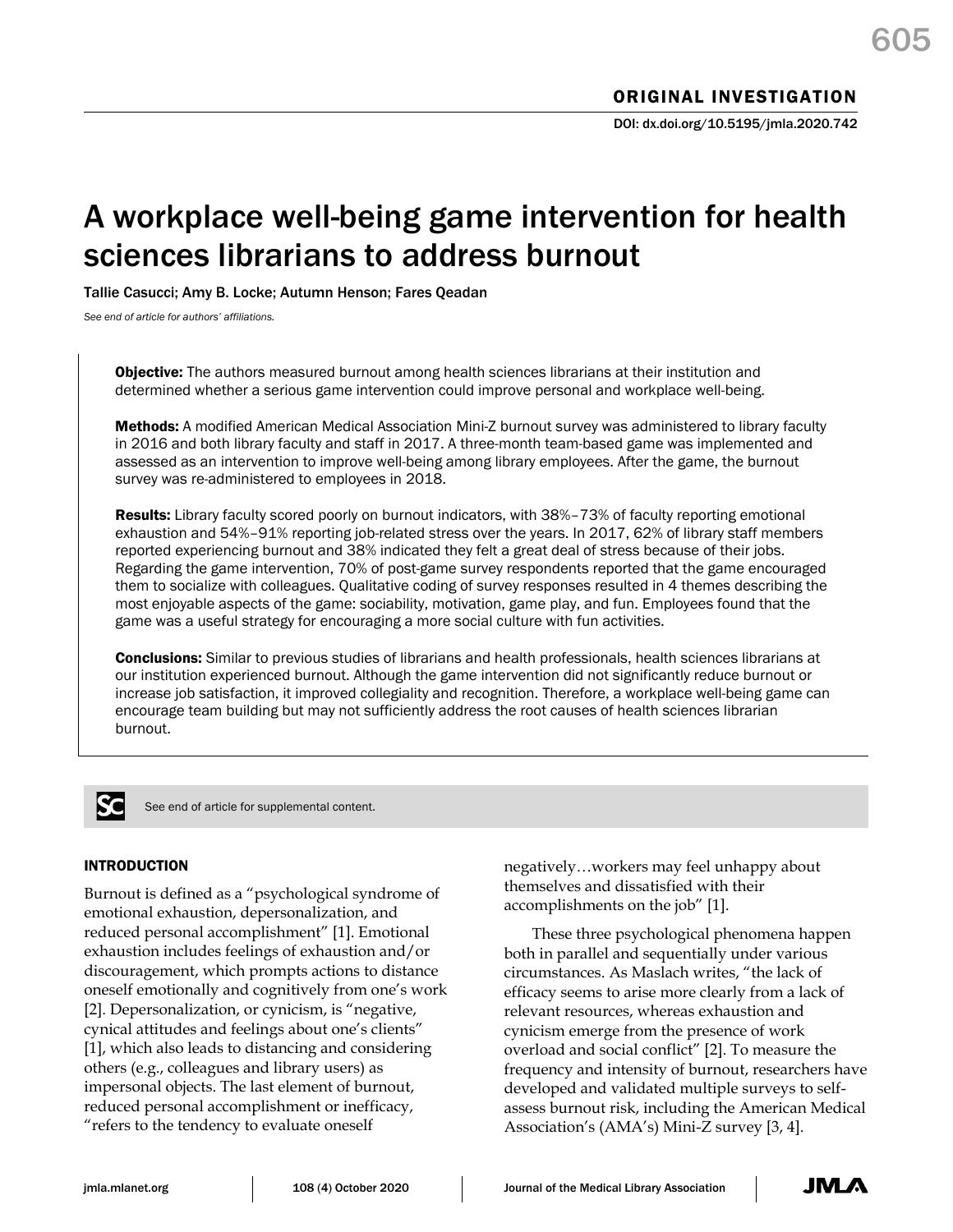If burnout is one end of the continuum, the other end has been described by some authors as optimal workplace well-being or professional fulfillment [2, 5]. Indeed, the World Health Organization defines burnout as "a syndrome conceptualized as resulting from chronic workplace stress that has not been successfully managed" [6] and mental health as "a state of well-being in which every individual realizes his or her own potential, can cope with the normal stresses of life, can work productively and fruitfully, and is able to make a contribution to her or his community" [7]. To Maslach, the antithesis of burnout is engagement [2]. Therefore, when considering burnout, it can be helpful to conceptualize its opposite state, for which Maslach and colleagues describe the three key components of vigor, dedication, and absorption [2].

In the library and information science (LIS) field, many studies have utilized a validated burnout survey tool [8–18], and chapter 2 of Ray's dissertation contains a comprehensive review of LIS burnout literature [12]. Overall, these studies report low to moderate levels of burnout among librarians [8–18]. Burnout in the profession of health sciences librarians has not been investigated, although burnout among systematic review librarians, who likely were mostly health sciences librarians based on the study's recruitment methods, was recently assessed [18].

Burnout prevention interventions range from organization-level strategies to developing personal resilience among employees. The work by Maslach and colleagues on organizational-level predictors of workplace burnout provides a framework for creating organizational-level interventions [2], but these can be extremely challenging to implement. Data support both organization-directed and individual-focused approaches in health care settings [19]. Maslow's hierarchy of needs has also been used to consider target areas [20]. In the LIS field, burnout prevention interventions have not been created or assessed, although McCormack's 2013 book presents ideas for managing burnout at an organizational level in LIS settings [21]. Personal stories from LIS professionals present individualized approaches, such as saying "no," mediating, and changing jobs [22–26].

Serious games are unique interventions because they address purposes beyond mere entertainment, such as teaching or encouraging new skills,

knowledge, or behaviors [27, 28]. Several review articles have shown that, overall, games have a positive impact on participants' engagement [29], knowledge acquisition [30, 31], behavior [31], and motivation [31, 32] and make "health activities fun, enjoyable, and understandable" [32]. For example, serious games have been used in corporate settings for skill or knowledge acquisition or health gamification [33, 34]. Games have not been used in the LIS field for employee interventions but have been discussed as materials for collection development and tools for education and outreach [35–39]. In the context of health sciences libraries, games are mainly for educating students [40–42].

The purpose of this study was to investigate health sciences librarians' burnout before and after a game intervention that was designed to decrease burnout and increase a sense of community.

## **METHODS**

The University of Utah Resiliency Center conducts annual surveys to address burnout for Spencer S. Eccles Health Sciences Library (Eccles Library) employees. Eligibility to participate in the survey expanded from library faculty members in 2016 to both library faculty and staff in 2017. The Resiliency Center has collaborated with existing programs to implement targeted activities for health sciences librarians during this time frame. An Eccles Library faculty member was charged to develop and assess an intervention between the baseline and follow-up survey. As the Eccles Library had a history of utilizing, creating, and supporting serious games, the authors hypothesized that employees would be receptive to a serious game intervention.

#### Survey instrument

The survey instrument included select items from the AMA Mini-Z survey to assess burnout [3, 4]. Eccles Library employees received the survey by email via SurveyMonkey. The survey included 7 out of 10 items originally on the AMA Mini-Z, including 5-point Likert scale questions and a single-item burnout question, validated against the Maslach Burnout Inventory [43]. Categorical cut-offs were used to represent a binary measure of an employee's state, such as job satisfaction ("yes" or "no"), and their symptoms of burnout ("yes" or "no").

A baseline survey was administered to fifteen library faculty in May 2016 to June 2016

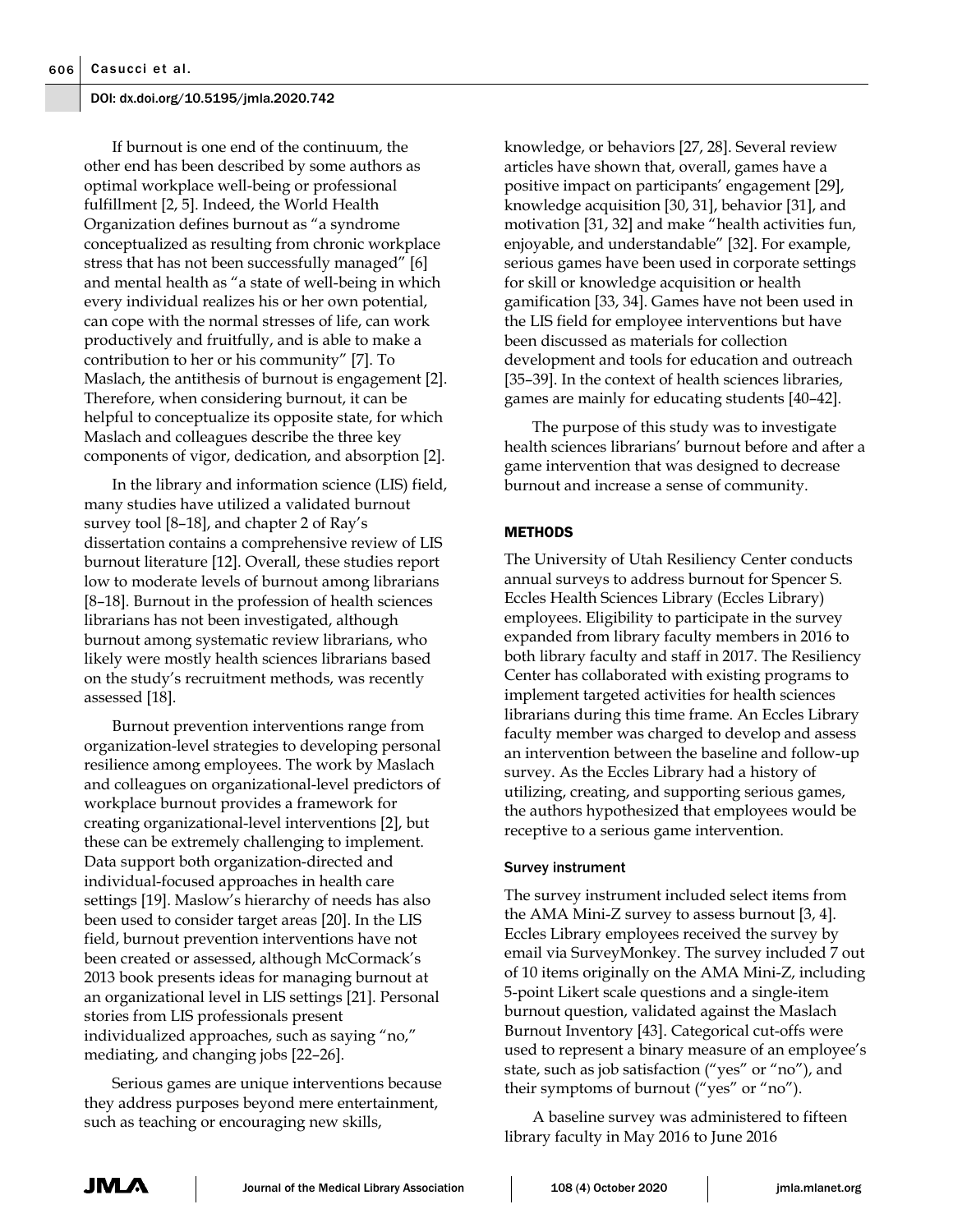(supplemental Appendix A). A follow-up survey was administered to fourteen library faculty and thirty-nine library staff in September to October 2017 (supplemental Appendix B). Due to extremely high burnout rates found among library employees in 2017, a shorter survey was re-administered to library employees in February 2018 (supplemental Appendix C). This second follow-up survey included questions from the modified AMA Mini-Z burnout survey, questions on depersonalization and meaning in work, and a depression screening (Patient Health Questionnaire-2). Additionally, four free-text response questions addressed next steps for the library moving forward. The raw data were shared with all library employees via email.

Afterward, the Resiliency Center's experts presented at a library employee meeting about available resources, facilitated group meetings on communication and team building, provided individual well-being and resiliency consultations, and hosted regular discussions with library leadership. Also, the Resiliency Center led discussions between Human Resources and library leadership, which resulted in an embedded human resources model.

## Statistical analysis of survey data

The statistical package SAS 9.4 (SAS Institute, Cary, NC, USA) was used to perform statistical analyses. Demographic and AMA Mini-Z items are categorical variables and are reported as frequencies and relative frequencies (column percentages). Fisher's exact tests were used for demographic comparisons because the expected cell frequencies were low due to the small sample size, and Barnard's exact tests for risk difference were used to compare changes in the proportion of "yes" responses to items between years or between faculty and staff within the same year. Statistical significance was defined as *p*<0.05. Due to the small sample size and, hence, lack of statistical significance of comparisons, Cohen's h is reported as a measure of effect size, with h=0.20, 0.50, and 0.80 indicating small, medium, and large sized effects, respectively.

## Game design and implementation

After reviewing the baseline survey results and conducting informal interviews with a few library employees, we designed a game intervention,

known as the "Wellness Game." Design box methodology [44] was used to design the game to target personal resilience and develop a culture of well-being. Additionally, the game design gave employees control over their participation, because control over their work and work environment were reported as low in the baseline survey results. Several decisions about game design were made to accomplish these goals (supplemental Appendix D).

After investigating the seven dimensions of wellness [45], we selected four areas for game points that touched on personal health and team collegiality: physical, mental (combined spiritual and intellectual wellness), social, and appreciation. Although appreciation is not a dimension of wellness [45], we recognized that some library employees only heard complaints and problems instead of a happy "Thanks!" from a patron, and a lack of appreciation was noted during the informal interviews with library employees.

During the informal interviews, we also found that library employees missed the "family feel" of the library and opportunities to get to know their colleagues. The game was designed to place a significant focus on this social category through diverse teams and physical game boards. The teams consisted of employees who worked in different departments and physical spaces. The final key game design component allowed flexibility; employees personalized the game with their own goals and interpretations of well-being activities. This decision was strongly supported by library administration, who did not want to further burden employees with additional work or projects. The metrics for determining the success of the game were participation, follow-up survey data, and a sense of community.

Prior to the start of the game, six team captains, who were charged with encouraging their teams, either volunteered or accepted the role when asked. After team captains were identified, all library employees were assigned to six teams. Employees received points for their teams for any activity related to appreciation, social, mental, or physical wellness. Each activity was worth one point, but some activities could receive a bonus point if the player did the activity with a colleague. For example, if someone went on a walk with a colleague, they could receive two points, one for physical wellness and another for social wellness.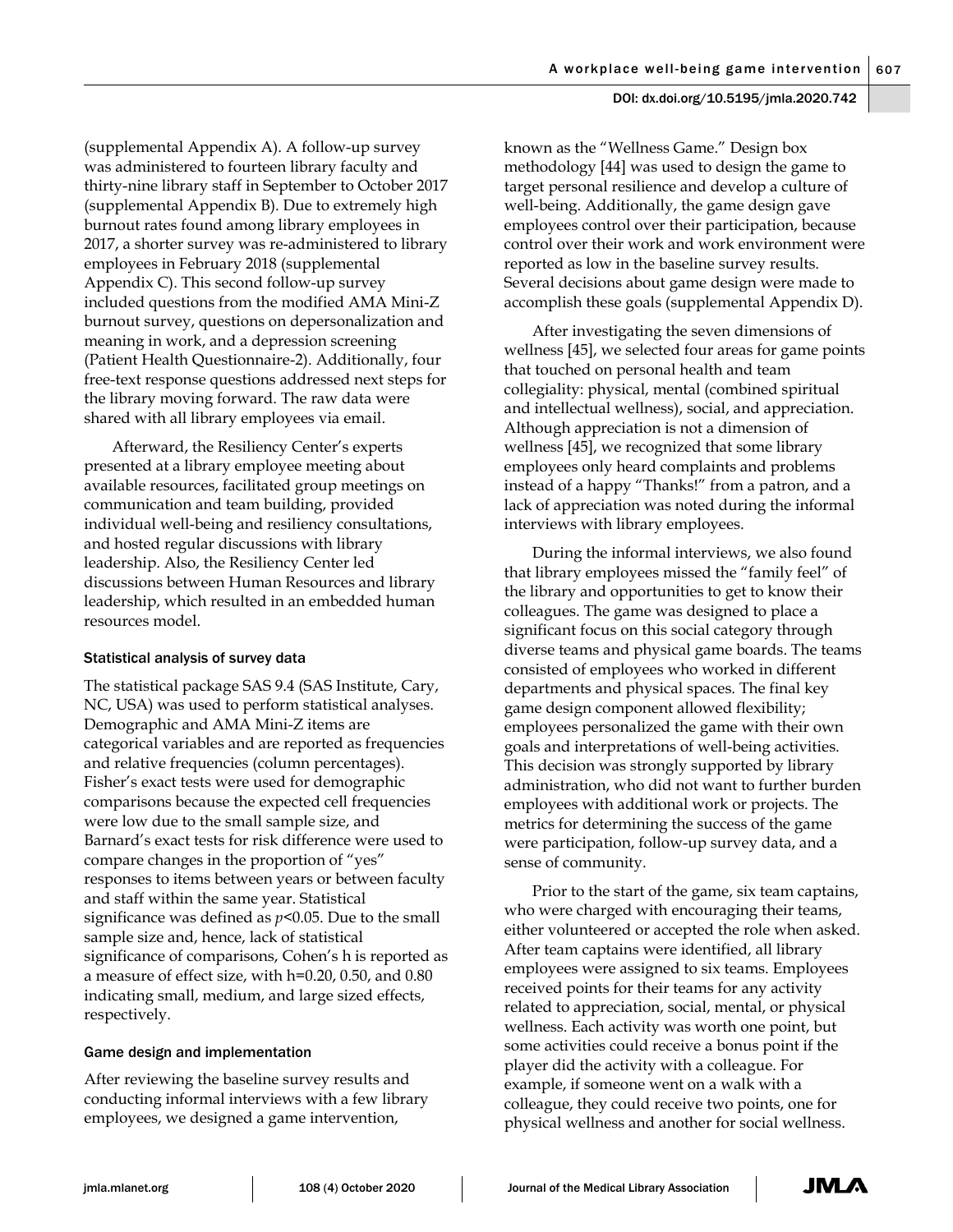Each team had a game board that consisted of a large piece of paper divided into the four categories. All six game boards were attached to a bulletin board that was located in the employee break room to encourage interactions. Employees added tally marks to their teams' game boards in the appropriate category. Additionally, employees nominated others for an award, either serious or funny, through a short online survey. After nominating a colleague for an award, the employee was encouraged to give their team an appreciation point. A link to the survey and a reminder to participate in the Wellness Game were included in the library's daily email. At the game's conclusion, library employees celebrated with a potluck lunch and awards ceremony. A trophy was given to the team with the most points and was displayed in the employee break room. Awards were given to all nominees, and many award winners posted their certificates in their work spaces.

#### Qualitative analysis of game evaluation survey

At the end of the game, a paper-based evaluation survey containing ten multiple choice and free-text response questions (supplemental Appendix E) was given to library employees during an all-staff meeting. Employees had a week to complete the game evaluation survey. Qualitative data were thematically coded according to Strauss and Corbin's method [46].

## RESULTS

Between 2016 and 2018, the University of Utah Resiliency Center conducted 3 surveys of Eccles Library employees. In 2016, only library faculty were eligible to participate in the survey, and the survey had an 80% response rate. In 2017, both library faculty and staff were eligible to participate, with response rates of 50% and 33%, respectively. In 2018, faculty and staff response rates were 93% and 54%, respectively.

Analysis of baseline demographics of faculty (in 2016) and staff (in 2017) showed no significant differences between employee types in sex, age, or race (Table 1). However, there was a significant difference between the proportions of faculty versus staff who reported being of Latino or Hispanic origin (*p*=0.0391). Specifically, 67% faculty members reported that they were not of Latino or Hispanic origin (with the others preferring not to disclose this information), whereas 100% of staff reported that they were not of Latino or Hispanic origin.

## Faculty survey results

Between 2016 and 2018, an increasing proportion of library faculty reported sufficient control over their workloads, corresponding with a decreasing proportion who reported burnout symptoms and job-related stress (Table 2). However, over time, fewer faculty reported overall job satisfaction, effectiveness of teamwork, and values aligned with leadership, and more reported a chaotic work atmosphere. These differences between years were not statistically significant, although the change in effective teamwork was associated with a largesized effect.

## Staff survey results

Between 2017 and 2018, a decreasing proportion of library staff reported burnout, job-related stress, and a chaotic work atmosphere, and an increasing proportion reported sufficient control over their workload (Table 3). However, over time, fewer staff reported overall job satisfaction, values alignment with leadership, and effectiveness of teamwork. These differences between years were not statistically significant, although the changes in burnout and values alignment with leadership were associated with small-to-medium-sized effects.

#### Faculty versus staff survey results

In 2018, library staff scored better than library faculty on each of the AMA Mini-Z items, except the burnout question (Table 4). None of these differences were statistically significant, although differences in job satisfaction and job-related stress were associated with small-to-medium-sized effects. For the four open-ended questions concerning how the library should move forward to improve trust, success recognition, and support, employees provided suggestions related to transparent and open communication with less defensiveness, clearly defined strategic goals, and celebrations of success.

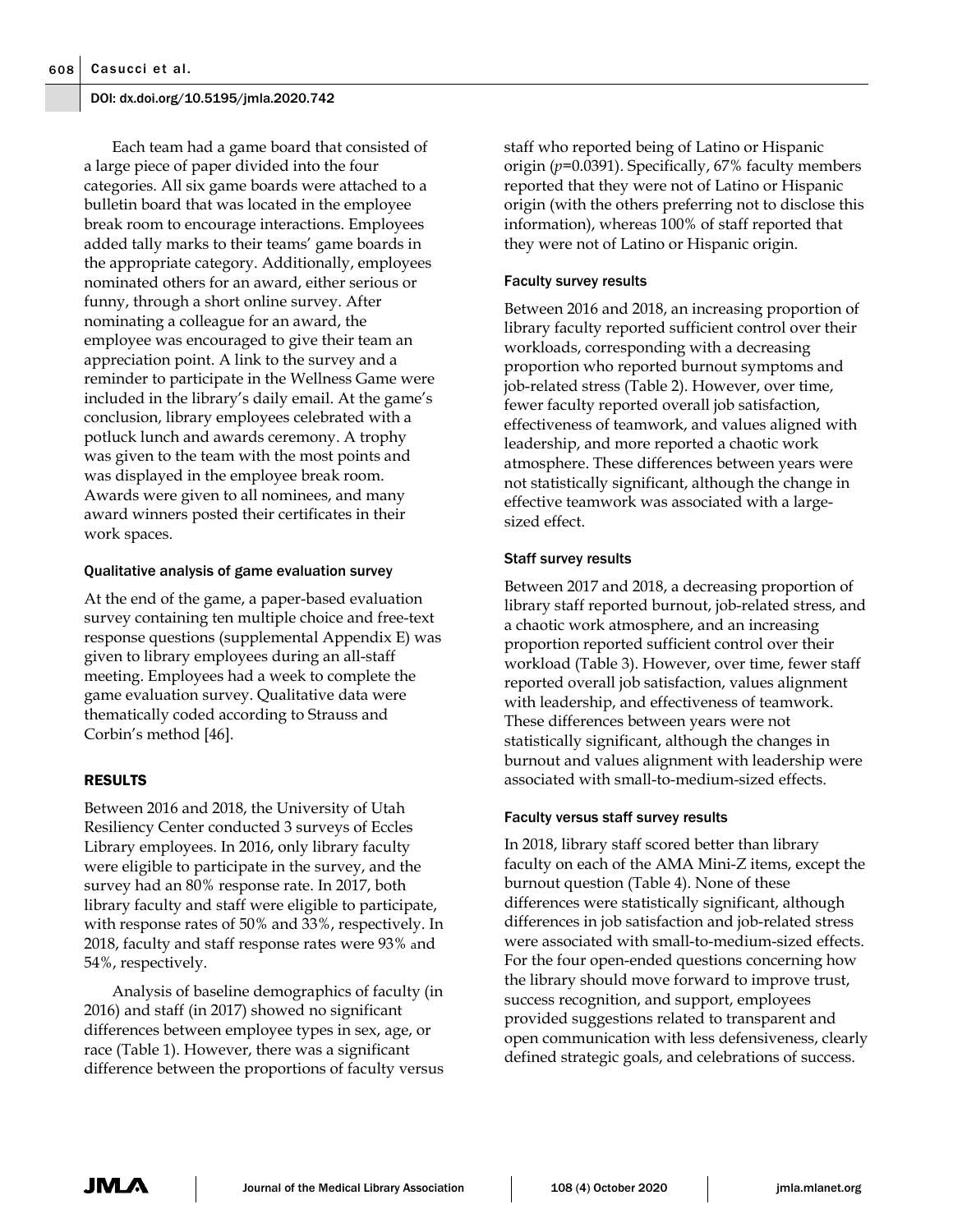|                           | Faculty (2016)   |                | <b>Staff (2017)</b> |              |            |
|---------------------------|------------------|----------------|---------------------|--------------|------------|
| Demographics              | $\mathbf n$      | $\binom{0}{0}$ | $\mathbf n$         | (0/0)        | $p$ -value |
| Total                     | 12               | $(100.00\%)$   | 13                  | $(100.00\%)$ |            |
| Sex                       |                  |                |                     |              | 0.0535     |
| Male                      | $\mathbf{0}$     | $(-)$          | 5                   | $(38.46\%)$  |            |
| Female                    | 10               | $(83.33\%)$    | 7                   | (53.85%)     |            |
| Prefer not to answer      | $\mathbf 1$      | $(8.33\%)$     | $\mathbf{1}$        | $(7.69\%)$   |            |
| Race                      |                  |                |                     |              | 0.1488     |
| White                     | 7                | (58.33%)       | $11\,$              | (84.62%)     |            |
| Asian                     | $\mathbf{1}$     | $(8.33\%)$     | $\theta$            | $(-)$        |            |
| Other                     | $\boldsymbol{0}$ | $(-)$          | $\mathbf{1}$        | $(7.69\%)$   |            |
| Prefer not to answer      | 4                | (33.33%)       | $\mathbf{1}$        | $(7.69\%)$   |            |
| Hispanic or Latino origin |                  |                |                     |              | 0.0391     |
| $\rm No$                  | 8                | (66.67%)       | 13                  | $(100.00\%)$ |            |
| Prefer not to answer      | $\overline{4}$   | $(33.33\%)$    | $\boldsymbol{0}$    | $(-)$        |            |
| Age (years)               |                  |                |                     |              |            |
| $21 - 30$                 | 2                | (16.67%)       | $\mathbf{1}$        | $(7.69\%)$   |            |
| $31 - 40$                 | $\mathfrak{B}$   | $(25.00\%)$    | 4                   | (30.77%)     |            |
| $41 - 50$                 | 5                | (41.67%)       | 2                   | $(15.38\%)$  |            |
| $51 - 64$                 | 2                | (16.67%)       | 6                   | (46.15%)     |            |

## Table 1 Baseline demographics for faculty and staff

Table 2 Comparison of American Medical Association (AMA) Mini-Z items for faculty between 2016 and 2018

|                                           | 2016             |              | 2018           |             | One-sided  |           |
|-------------------------------------------|------------------|--------------|----------------|-------------|------------|-----------|
| <b>Items</b>                              | $\mathbf n$      | (0/0)        | $\mathbf n$    | (0/0)       | $p$ -value | Cohen's h |
| Overall satisfied with job*               |                  |              |                |             | 0.2792     | 0.291     |
| Yes                                       | 9                | $(75.00\%)$  | 8              | $(61.54\%)$ |            |           |
| $\rm No$                                  | 3                | $(25.00\%)$  | 5              | $(38.46\%)$ |            |           |
| Experiencing symptoms of burnout†         |                  |              |                |             | 0.4740     | 0.065     |
| Yes                                       | 5                | (41.67%)     | 5              | $(38.46\%)$ |            |           |
| No                                        | 7                | (58.33%)     | 8              | $(61.54\%)$ |            |           |
| Values align with leadership*             |                  |              |                |             | 0.2690     | 0.291     |
| Yes                                       | 9                | $(75.00\%)$  | $\,8\,$        | $(61.54\%)$ |            |           |
| $\rm No$                                  | 3                | $(25.00\%)$  | 5              | $(38.46\%)$ |            |           |
| Teams work efficiently together#          |                  |              |                |             | 0.1532     | 0.806     |
| Yes                                       | 11               | $(100.00\%)$ | 11             | $(84.62\%)$ |            |           |
| N <sub>o</sub>                            | $\boldsymbol{0}$ | $(-)$        | $\overline{2}$ | $(15.38\%)$ |            |           |
| Feeling great deal of job-related stress* |                  |              |                |             | 0.4449     | 0.090     |
| Yes                                       | 7                | (58.33%)     | 7              | $(53.85\%)$ |            |           |
| No                                        | 5                | (41.67%)     | 6              | (46.15%)    |            |           |
| Work atmosphere is hectic/chaotic§        |                  |              |                |             | 0.2690     | 0.291     |
| Yes                                       | 3                | $(25.00\%)$  | 5              | $(38.46\%)$ |            |           |
| No                                        | 9                | $(75.00\%)$  | 8              | $(61.54\%)$ |            |           |

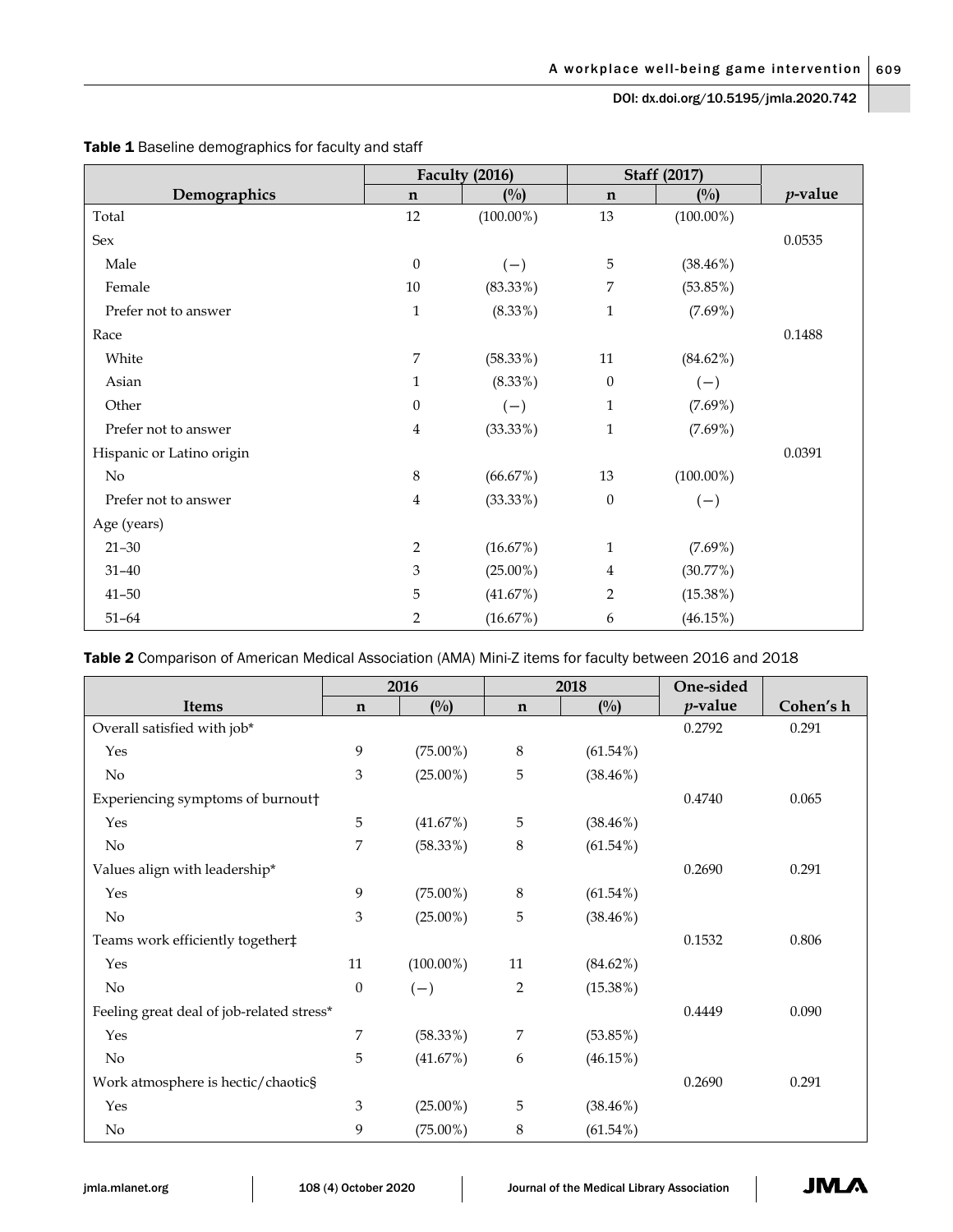Table 2 Comparison of American Medical Association (AMA) Mini-Z items for faculty between 2016 and 2018 (continued)

|                                   | 2016 |              | 2018 |              | One-sided  |           |
|-----------------------------------|------|--------------|------|--------------|------------|-----------|
| <b>Items</b>                      | n    | (0/0)        | n    | (0/0)        | $p$ -value | Cohen's h |
| Sufficient control over workload‡ |      |              |      |              | 0.4409     | 0.229     |
| Yes                               | 8    | (66.67%)     | 10   | $(76.92\%)$  |            |           |
| No                                | 4    | (33.33%)     | 3    | $(23.08\%)$  |            |           |
| Total                             | 12   | $(100.00\%)$ | 13   | $(100.00\%)$ |            |           |

\* Yes: Strongly agree/agree; No: Neither agree nor disagree/disagree/strongly disagree.

† Yes: I am definitely burning out and have one or more symptoms of burnout, e.g., emotional exhaustion./The symptoms of burnout that I'm experiencing won't go away./I think about work frustrations a lot./I feel completely burned out. I am at the point where I may need to seek help. No: I enjoy my work. I have no symptoms of burnout./I am under stress and don't always have as much energy as I did, but I don't feel burned out. ‡ Yes: Optimal/good/satisfactory; No: Marginal/poor.

§ Yes: Hectic and chaotic/very busy; No: Busy, but reasonable/somewhat calm/calm.

#### Table 3 Comparison of AMA Mini-Z items for library staff between 2017 and 2018

|                                           | 2017         |               | 2018        |               | One-sided  |           |
|-------------------------------------------|--------------|---------------|-------------|---------------|------------|-----------|
| <b>Items</b>                              | $\mathbf n$  | $(^{0}/_{0})$ | $\mathbf n$ | $(^{0}/_{0})$ | $p$ -value | Cohen's h |
| Overall satisfied with job*               |              |               |             |               | 0.3727     | 0.213     |
| Yes                                       | 11           | $(84.62\%)$   | 16          | (76.19%)      |            |           |
| No                                        | 2            | $(15.38\%)$   | 5           | $(23.81\%)$   |            |           |
| Experiencing symptoms of burnout†         |              |               |             |               | 0.1749     | 0.376     |
| Yes                                       | $\,8\,$      | $(61.54\%)$   | 9           | $(42.86\%)$   |            |           |
| No                                        | 5            | $(38.46\%)$   | 12          | $(57.14\%)$   |            |           |
| Values align with leadership*             |              |               |             |               | 0.1488     | 0.425     |
| Yes                                       | 11           | $(84.62\%)$   | 14          | (66.67%)      |            |           |
| No                                        | 2            | (15.38%)      | 7           | $(33.33\%)$   |            |           |
| Teams work efficiently together#          |              |               |             |               | 0.7209     | 0.065     |
| Yes                                       | 12           | $(92.31\%)$   | 19          | $(90.48\%)$   |            |           |
| No                                        | $\mathbf{1}$ | $(7.69\%)$    | 2           | $(9.52\%)$    |            |           |
| Feeling great deal of job-related stress* |              |               |             |               | 0.5131     | 0.008     |
| Yes                                       | 5            | $(38.46\%)$   | 8           | $(38.10\%)$   |            |           |
| No                                        | 8            | $(61.54\%)$   | 13          | $(61.90\%)$   |            |           |
| Work atmosphere is hectic/chaotic§        |              |               |             |               | 0.4125     | 0.107     |
| Yes                                       | 5            | $(38.46\%)$   | 7           | $(33.33\%)$   |            |           |
| No                                        | 8            | $(61.54\%)$   | 14          | (66.67%)      |            |           |
| Sufficient control over workload‡         |              |               |             |               | 0.6134     | 0.031     |
| Yes                                       | 11           | $(84.62\%)$   | 18          | $(85.71\%)$   |            |           |
| No                                        | 2            | $(15.38\%)$   | 3           | $(14.29\%)$   |            |           |
| Total                                     | 13           | $(100.00\%)$  | 21          | $(100.00\%)$  |            |           |

\* Yes: Strongly agree/agree; No: Neither agree nor disagree/disagree/strongly disagree.

† Yes: I am definitely burning out and have one or more symptoms of burnout, e.g., emotional exhaustion./The symptoms of burnout that I'm experiencing won't go away./I think about work frustrations a lot./I feel completely burned out. I am at the point where I may need to seek help. No: I enjoy my work. I have no symptoms of burnout./I am under stress and don't always have as much energy as I did, but I don't feel burned out. ‡ Yes: Optimal/good/satisfactory; No: Marginal/poor.

§ Yes: Hectic and chaotic/very busy; No: Busy, but reasonable/somewhat calm/calm.

JM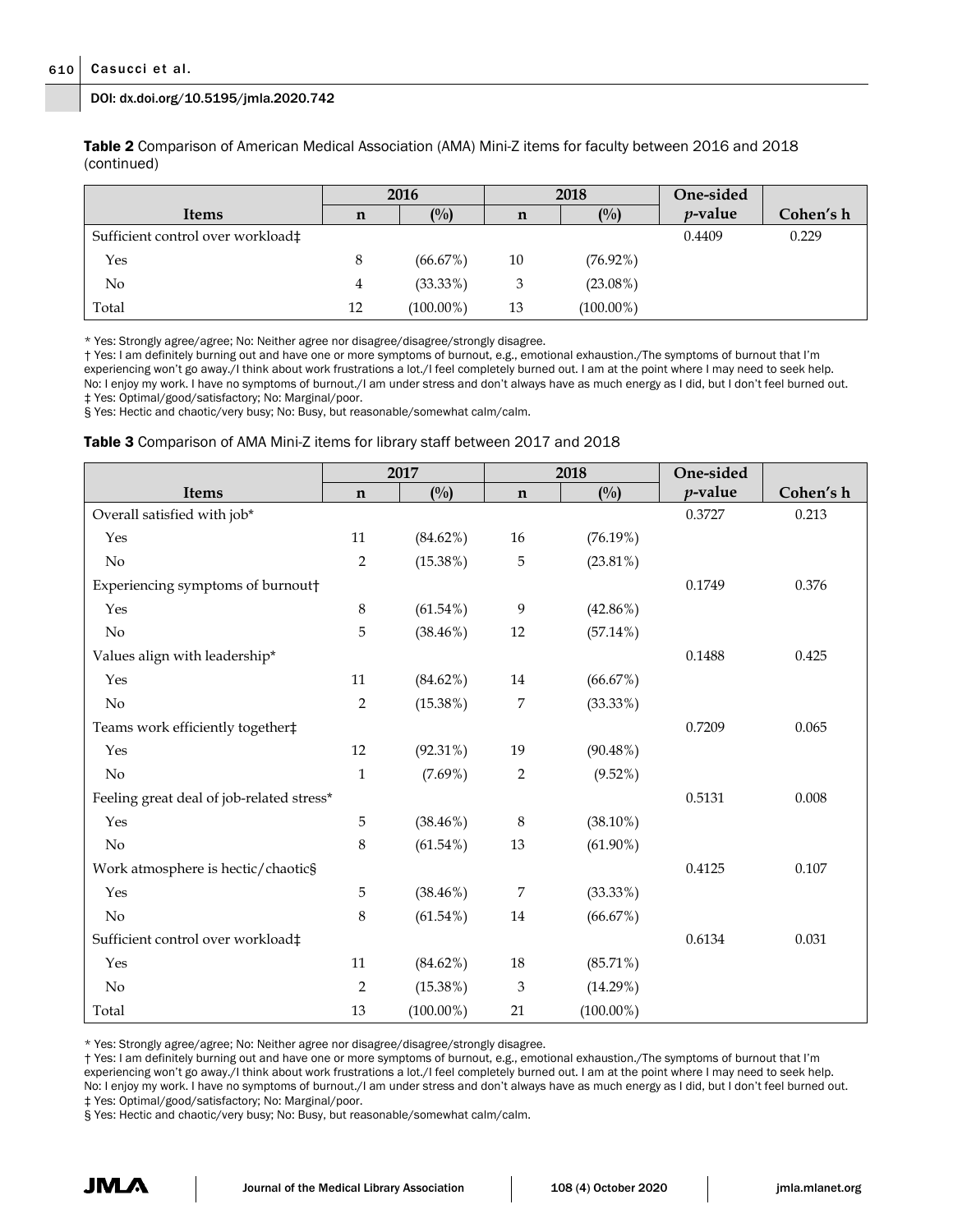|                                           | Faculty        |               | <b>Staff</b> |              | One-sided  |           |
|-------------------------------------------|----------------|---------------|--------------|--------------|------------|-----------|
| Items                                     | $\mathbf n$    | $(^{0}/_{0})$ | $\mathbf n$  | (0/0)        | $p$ -value | Cohen's h |
| Overall satisfied with job*               |                |               |              |              | 0.2595     | 0.318     |
| Yes                                       | $\,8\,$        | $(61.54\%)$   | 16           | (76.19%)     |            |           |
| $\rm No$                                  | 5              | $(38.46\%)$   | 5            | $(23.81\%)$  |            |           |
| Experiencing symptoms of burnout†         |                |               |              |              | 0.4567     | 0.090     |
| Yes                                       | 5              | $(38.46\%)$   | 9            | $(42.86\%)$  |            |           |
| No                                        | 8              | $(61.54\%)$   | 12           | $(57.14\%)$  |            |           |
| Values align with leadership*             |                |               |              |              | 0.7506     | 0.107     |
| Yes                                       | $\,8\,$        | $(61.54\%)$   | 14           | (66.67%)     |            |           |
| No                                        | 5              | $(38.46\%)$   | 7            | (33.33%)     |            |           |
| Teams work efficiently together#          |                |               |              |              | 0.4125     | 0.179     |
| Yes                                       | 11             | $(84.62\%)$   | 19           | $(90.48\%)$  |            |           |
| No                                        | $\overline{2}$ | $(15.38\%)$   | $\sqrt{2}$   | $(9.52\%)$   |            |           |
| Feeling great deal of job-related stress* |                |               |              |              | 0.2958     | 0.317     |
| Yes                                       | 7              | (53.85%)      | $\,8\,$      | $(38.10\%)$  |            |           |
| No                                        | 6              | (46.15%)      | 13           | $(61.90\%)$  |            |           |
| Work atmosphere is hectic/chaotic§        |                |               |              |              | 0.4125     | 0.107     |
| Yes                                       | 5              | $(38.46\%)$   | 7            | (33.33%)     |            |           |
| No                                        | 8              | $(61.54\%)$   | 14           | (66.67%)     |            |           |
| Sufficient control over workload‡         |                |               |              |              | 0.4177     | 0.227     |
| Yes                                       | $10\,$         | $(76.92\%)$   | 18           | $(85.71\%)$  |            |           |
| No                                        | 3              | $(23.08\%)$   | 3            | (14.29%)     |            |           |
| Total                                     | 13             | $(100.00\%)$  | 21           | $(100.00\%)$ |            |           |

Table 4 Comparison of AMA Mini-Z items between library faculty and staff in 2018

\* Yes: Strongly agree/agree; No: Neither agree nor disagree/disagree/strongly disagree.

† Yes: I am definitely burning out and have one or more symptoms of burnout, e.g., emotional exhaustion./The symptoms of burnout that I'm experiencing won't go away./I think about work frustrations a lot./I feel completely burned out. I am at the point where I may need to seek help. No: I enjoy my work. I have no symptoms of burnout./I am under stress and don't always have as much energy as I did, but I don't feel burned out. ‡ Yes: Optimal/good/satisfactory; No: Marginal/poor.

§ Yes: Hectic and chaotic/very busy; No: Busy, but reasonable/somewhat calm/calm.

#### Qualitative analysis of game evaluation survey

Based on post-game survey data, the game design gave players control and improved team socializing. Three specific quotes from the post-game survey highlighted this flexibility and control: "I did this anyway, but it was nice to get 'credit' for doing wellness activities"; "My own goals—no additional imposed goals"; and "Recording points for things I was doing anyways." The social elements were specifically highlighted in the game design through diverse teams, physical score boards, and bonus points to address the concern of team collegiality. In the post-game survey, employees noted that they "met a few new people" and "Once in [the] staff

lounge [I] was asked to join conversation." Additionally, 70% of employees indicated that the game encouraged them to socialize with others.

Throughout the game, some team captains organized social events to garner bonus points. For example, a team "walked 11 stairs at 11 a.m." We observed employees eating lunch together and walking around the library for quick discussions. Two team captains organized after-work hikes on Thursdays, and an estimated 6 employees participated. Twelve award nominations were submitted to the online survey. During the potluck lunch and awards ceremony, the winning team was presented with a large personalized trophy. The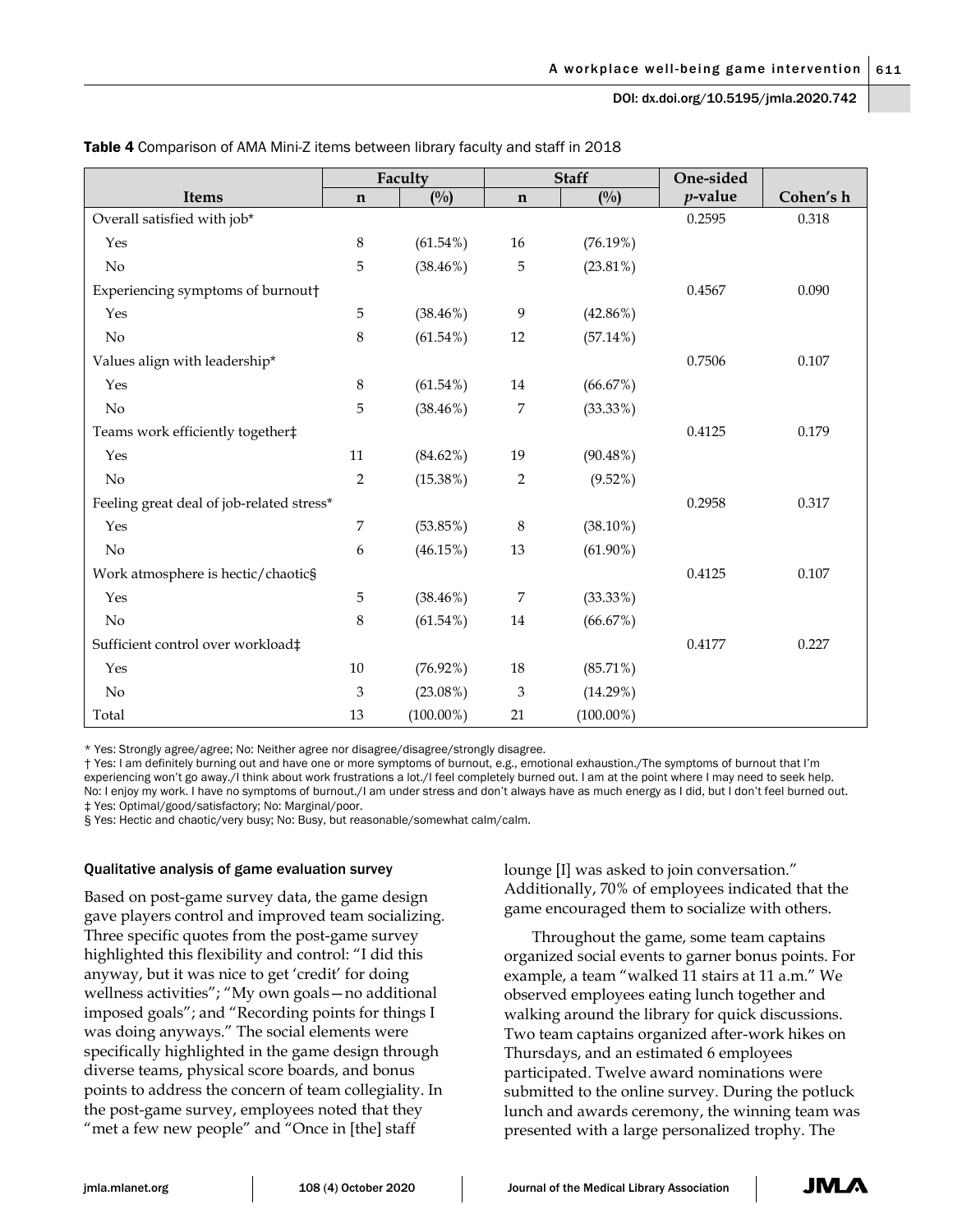winning team had 7,312 points, beating the other teams by 5,047 points.

Thirty out of the 59 employees (50.85%) completed the post-game survey. A total of 21 employees recorded their activity daily, 2–3 times per week, or weekly; whereas 2 employees recorded monthly and 5 employees recorded only once. More than half of employees found that the game encouraged them in the appreciation,

physical, and social categories (Figure 1). After coding the qualitative data for "What did you enjoy most about the game?" free-text response question, 4 categories emerged: social, motivation, gameplay, and fun (Table 5). After coding the qualitative data for "What did you enjoy least about the game?" free-text response question, 3 categories emerged: game points, team engagement, and game duration (Table 6).



Figure 1 Number of employees reporting that the game encouraged them to do something for their wellness

| <b>Table 5</b> Qualitative categories for "What did you enjoy most about the game?" |  |  |
|-------------------------------------------------------------------------------------|--|--|
|-------------------------------------------------------------------------------------|--|--|

| Category   | n  | Definition                                                                                                                                     | Exemplar quotes                                                                                                                                     |
|------------|----|------------------------------------------------------------------------------------------------------------------------------------------------|-----------------------------------------------------------------------------------------------------------------------------------------------------|
| Social     | 19 | Comments about the team-based game<br>approach and the social and appreciation<br>game components.                                             | "I think this helped encourage people to<br>socialize more, which was nice," and "Team<br>building."                                                |
| Motivation | 6  | Comments about how the game motivated<br>them to learn about wellness or improve their<br>wellness.                                            | "Made me more aware of these health<br>aspects" and "The motivation to make<br>healthy choices."                                                    |
| Gameplay   | 6  | Comments concerning elements about<br>gameplay that they enjoyed, such as no<br>additional work, personalized goals, and<br>habit recognition. | "Easy. No additional work," and "Being able<br>to think and track your wellness activities<br>that you may or may not realize you do every<br>day.' |
| Fun        | 5  | Comments about fun aspect of the game.                                                                                                         | "It was fun. Thanks!"                                                                                                                               |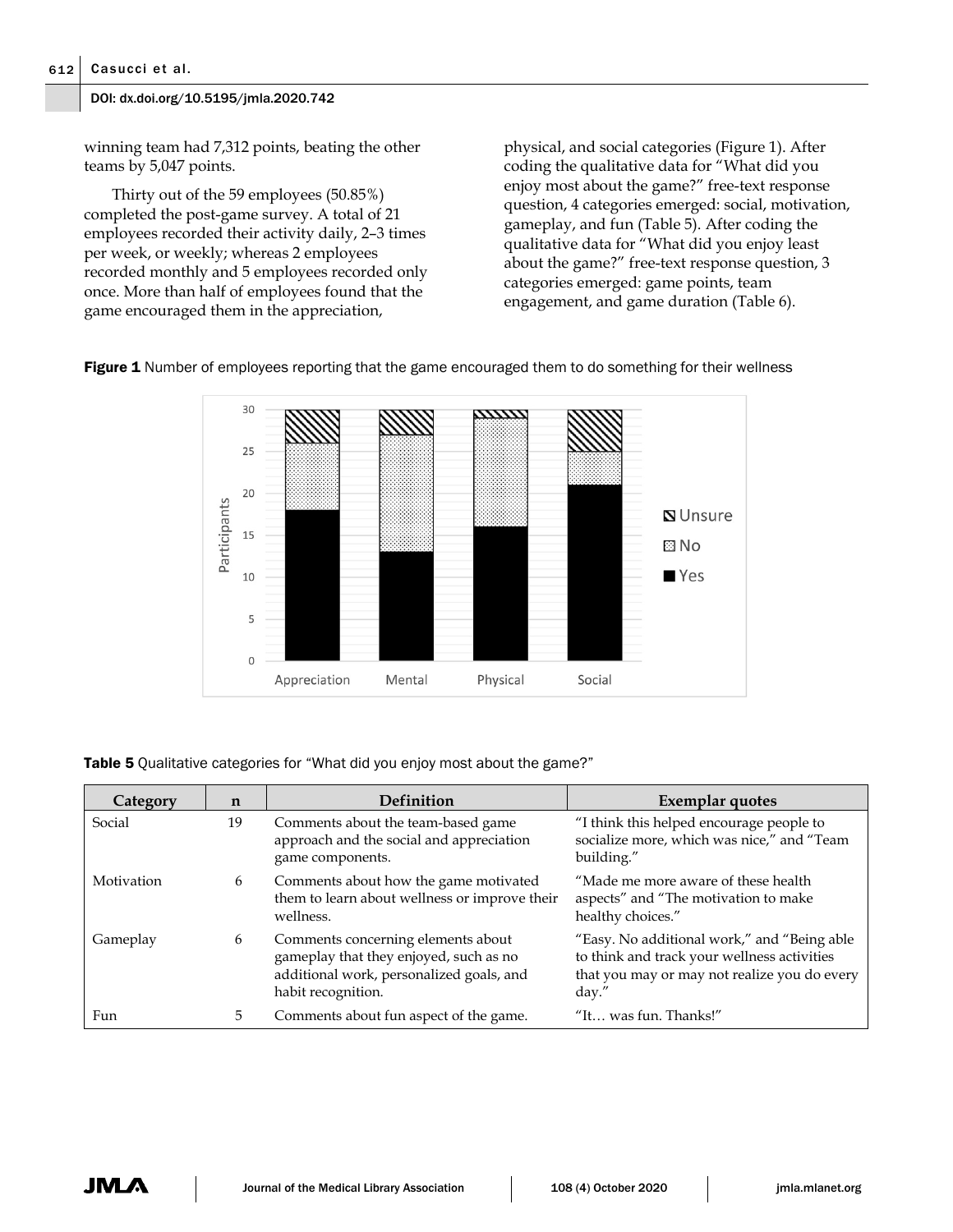| Category           | n  | Definition                                                                    | Exemplar quotes                                                                                                                                                                                                              |
|--------------------|----|-------------------------------------------------------------------------------|------------------------------------------------------------------------------------------------------------------------------------------------------------------------------------------------------------------------------|
| Game points        | 10 | Comments concerning the tracking system<br>and a better defined point system. | "Tedious record keeping," and "I think there<br>could have been more defined way/types of<br>points and maybe a cap per day," and<br>"Maybe online tracking with a dashboard of<br>how teams are doing."                     |
| Team<br>engagement | 7  | Comments focused on low team engagement.                                      | "My team did not do anything together," "I<br>did not hear from my team captain at all,"<br>and "Encouraging team members to<br>participate," which focused on low team<br>engagement.                                       |
| Game duration      | 7  | Comments stated that the game lasted too<br>long.                             | "I thought it continued too $\text{long}-[I]$ lost<br>interest in recording," and "Waiting three<br>months for the 'end.' Perhaps evaluating after<br>one month and then switching groups would<br>help keep motivation up." |

Table 6 Qualitative categories for "What did you enjoy least about the game?"

#### **DISCUSSION**

The game intervention did not significantly impact burnout and job satisfaction but did create a more social environment and stimulated library employees to participate in wellness activities. To our knowledge, this was the first LIS study in which the same population of librarians was surveyed multiple times with validated burnout items and in which an intervention was created and assessed between surveys. Our results demonstrated that a game intervention might not be able to address the root causes of burnout but could encourage a more social environment.

The metrics for determining game success were the Resiliency Center's survey data, game participation, and a sense of community. According to the Resiliency Center's survey data, the game did not improve personal resilience or burnout. Participation was difficult to determine, as the postgame survey response was low (50.8%), and 7 employees indicated that they tracked their points only once a month or once at all. As 1 employee noted in the post-game survey, a "drop in participation" occurred near the end of the game. However, a sense of community was clearly developed during the course of the game. In the post-game survey, 70% indicated that the game encouraged them to do something for their social well-being. Additionally, 53% of the free-text comments for the question "What did you enjoy most about the game?" were coded to the social

category. As mentioned earlier, the library employees ate lunch together, organized after-work hikes, and participated in more active meetings. Most employees (72%) indicated that they would play the game again. Therefore, the game met at least 1 of the 3 success metrics.

As LIS games primarily focus on education, health and corporate games were worth examining. One previous study at a corporate organization utilizing a team sport intervention to improve employee physical health and interpersonal communication found that employees who participated in the team sport intervention showed a 3% increase in interpersonal communication [33]. Similarly, our post-game survey respondents stated that they "met a few new people" and "Once in [the] staff lounge [I] was asked to join conversation." Thus, both the previously described team sport intervention and our game increased socializing and communication among employees. As one postgame survey respondent stated, "There was more socializing. More 'together' lunches. Some fun 'walks' [and] 'hikes' planned which build friendship." Interestingly, another study on a weight loss mobile application (app) intervention found that the social support element encouraged more weight loss than the gamification element of the app [47]. These findings supported our decision in designing the game to focus on team collegiality and social aspects.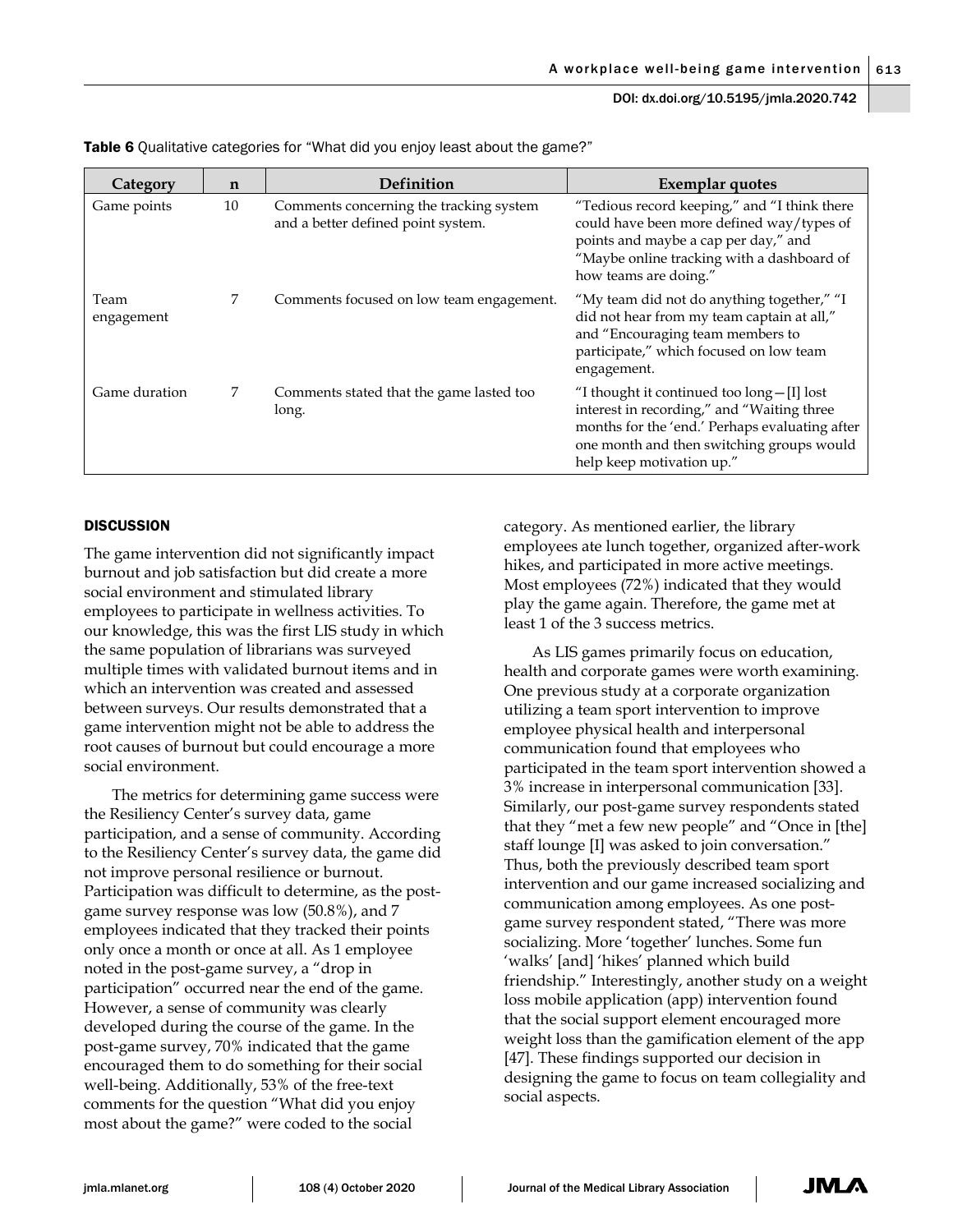In addition to team collegiality and communication, we designed the game to allow flexibility due to concerns over faculty's perceived lack of control over their workloads in the 2016 burnout survey. Similar to Shahrestani and colleagues' health app intervention, we offered more flexibility for participants to record any activity [34]. Shahrestani and colleagues stated:

Unfortunately, daily steps only give a narrow view on activity levels…it may be detrimental in less controlled settings such as corporate environments where people are recruited to join health games and competitions. In such a setting, people who perform frequent swimming (or biking,...) activities would find it quite unfair if less fit challenge participants would systematically win the corporate challenges simply because they happen to make more steps per day. [34]

During the initial informal interviews, some library employees mentioned daily step count challenges as a possible intervention, which are very common in workplace settings. Shahrestani and colleagues' argument against just daily step counts [34] confirmed our reservations about daily step counts. Additionally, by avoiding required expectations and activities with the game, employees had flexibility and control over their involvement in activities. We anticipated that some employees would not engage or participate regardless of the intervention. By not being forced to participate or achieve specific requirements, such as step counts, employees maintained flexibility and control over their activities.

Another interesting finding in the present and previous studies were the differences in burnout depending on employee status. Eccles Library faculty experienced emotional exhaustion at a higher rate than library staff. Similarly, Shabani and colleagues found that employees with an LIS degree had higher levels of emotional exhaustion than library employees without an LIS degree [15]. At Eccles Library, an employee's status is usually determined by their education, so all library faculty have a master's degree in LIS, whereas staff rarely have an advanced degree in LIS. Thus, including a question concerning Eccles Library employees' highest level of education would have been helpful for making comparisons to Shabani and colleagues' findings. Additionally, Togia found that temporary employees experienced higher levels of emotional exhaustion than employees in permanent positions

[13]. As a few full-time Eccles Library employees were on year-to-year contracts, it would be interesting to see if part-time and contract-based employees would also report higher levels of emotional exhaustion, similar to Togia's findings.

This study found more differences in employee status (faculty versus staff) and their work enjoyment, such as happiness at work, levels of stress, chaos, and values aligned with leaders. Despite working at the same library, the employee's status of faculty or staff influenced their satisfaction and fulfillment. The library faculty experienced a challenging work environment in 2017: five junior faculty left and two senior faculty members retired in less than one year. These numbers indicated that the leadership uncertainty and faculty turnover during 2017 might have impacted library faculty more than staff.

A variety of factors contribute to employee wellbeing, including both long-standing, predictable factors such as workload, layout of physical space, and job duties [1, 2, 21] and short-term factors such as leadership or employee turnover and group conflict [48–50]. Thus, addressing one factor in isolation may not be sufficient to change overall workplace well-being, thus limiting the impact of a targeted intervention. The lack of a major response to the game despite positive comments from participants, along with the reduction in burnout in February 2018 following a broader set of interventions, suggests a multifactorial approach was needed. Also, although games can be a useful strategy for encouraging a more social culture with fun activities, they have some potential limitations, including not addressing the root causes of burnout, taking too long, and having low rates of engagement. As noted by other studies, workplace demands and culture (e.g., personal, organizational, societal) may be barriers to participating in wellbeing activities at work [33, 51].

Employee burnout remains a concern at our library. However, although the game intervention did not improve burnout or job satisfaction, it did improve collegiality and recognition among employees. Thus, a game can encourage teambuilding but may not sufficiently address the root causes of burnout among health sciences librarians. LIS professionals and researchers should investigate Maslach's organizational level predictors of burnout [2, 21] to implement and assess other interventions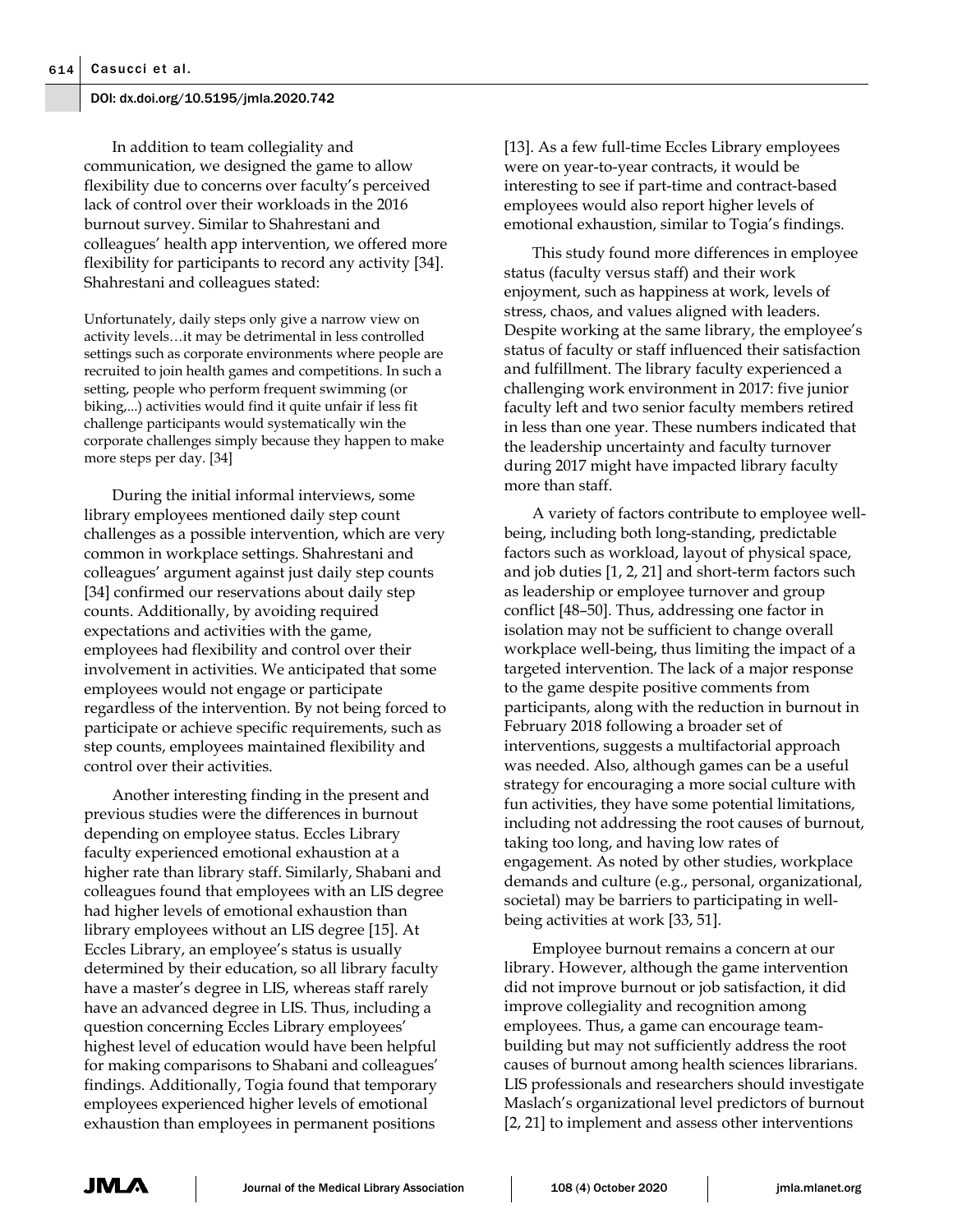aimed at addressing librarian burnout. A focus on vigor, dedication, and absorption may increase engagement and well-being [2]. A recent article uses Maslow's hierarchy of needs to describe an approach to interventions [52]. Individuals experiencing burnout should seek help from a health professional for guidance. There are increasing resources available to help institutions and individuals approach this situation, including the National Academy of Medicine Action Collaborative on Clinician Well-Being and Resilience [53] and the National Network of Libraries of Medicine's Wellness in the Library Workplace [54].

#### ACKNOWLEDGMENTS

We thank Robin Marcus, chief wellness officer; the Resiliency Center team, including Whitney Werner; and the Eccles Library employees who advocated for the game, including Donna Baluchi, Sarah Dickey, Peter Strohmeyer, and Jessi Van Der Volgen, AHIP.

#### REFERENCES

- 1. Maslach C, Jackson SE, Leiter MP, Schaufeli WB, Schwab RL. Maslach burnout inventory. Palo Alto, CA: Consulting Psychologists Press; 1986. 34 p.
- 2. Maslach C, Schaufeli WB, Leiter MP. Job burnout. Annu Rev Psychol. 2001;52(1):397–422.
- 3. Dolan ED, Mohr D, Lempa M, Joos S, Fihn SD, Nelson KM, Helfrich CD. Using a single item to measure burnout in primary care staff: a psychometric evaluation. J Gen Intern Med. 2015 May;30(5):582–7.
- 4. American Medical Association. StepsForward: improve physician satisfaction and patient outcomes [Internet]. Chicago, IL: The Association [cited 31 Jul 2020]. [<https://edhub.ama-assn.org/steps](https://edhub.ama-assn.org/steps-forward/module/2702509)[forward/module/2702509>](https://edhub.ama-assn.org/steps-forward/module/2702509).
- 5. Grawitch MJ, Ballard DW, Erb KR. Work and wellbeing: creating a psychologically healthy workplace. In: Leiter MP, Cooper CL, ed. The Routledge companion to wellbeing at work. 1st ed. New York, NY: Routledge; 2017. p. 249–68.
- 6. World Health Organization. Burn-out an "occupational phenomenon": international classification of diseases World Health Organization [Internet]. Geneva, Switzerland: The Organization [updated 28 May 2019; cited 8 Jul 2019]. [<https://www.who.int/mental\\_health/evidence/burn](https://www.who.int/mental_health/evidence/burn-out/en/)out/en/ $\geq$ .
- 7. World Health Organization. Mental health [Internet]. Geneva, Switzerland: The Organization [updated Aug 2014; cited 8 Jul 2019]. [<https://www.who.int/features/factfiles/mental\\_health](https://www.who.int/features/factfiles/mental_health/en/)  $/en/$ .
- 8. Smith NM, Nielsen LF. Burnout: a survey of corporate librarians. Special Libr. 1984 Jul;75(3):221–7.
- 9. Birch N. Perceived role conflict, role ambiguity, and reference librarian burnout in public libraries. Libr Inf Sci Res. 1986 Jan–Mar;8(1):53–65.
- 10. Nelson VC. Burnout: a reality for law librarians. Law Libr J. 1987;79:267.
- 11. Affleck MA. Burnout among bibliographic instruction librarians. Libr Inf Sci Res. 1996 Spring;18(2):165–83.
- 12. Ray B. An assessment of burnout in academic librarians in America using the Maslach Burnout Inventory (the MBI) [dissertation]. New Brunswick, NJ: Rutgers; 2002. 90 p.
- 13. Togia A. Measurement of burnout and the influence of background characteristics in Greek academic librarians. Libr Manag. 2005; 26(3):130–8.
- 14. Siamian H, Shahrabi A, Vahedi M, Rad A, Majid A, Cherati JY. Stress and burnout in libraries & information centers. In: Proceedings of Asia-Pacific Conference on Library and Information Education and Practice; Singapore: The Conference; 3–6 Apr 2006.
- 15. Shabani A, Aderyani RR, Abedi M, Naderi F. Investigating the occupational burnout of librarians in University of Isfahan. Int J Inf Sci Manag. 2012 Jul–Dec;10(2):117–33.
- 16. Harwell K. Burnout and job engagement among business librarians. Libr Leadersh Manag. 2013;27(1/2).
- 17. Lindén M, Salo I, Jansson A. Organizational stressors and burnout in public librarians. J Librariansh Inf Sci. 2018;50(2):199–204.
- 18. Demetres MR, Wright DN, DeRosa AP. Burnout among medical and health sciences information professionals who support systematic reviews: an exploratory study. J Med Libr Assoc. 2020 Jan;108(1):89–97. DOI: [http://dx.doi.org/10.5195/jmla.2020.665.](http://dx.doi.org/10.5195/jmla.2020.665)
- 19. Panagioti M, Panagopoulou E, Bower P, Lewith G, Kontopantelis E, Chew-Graham C, Dawson S, Van Marwijk H, Geraghty K, Esmail A. Controlled interventions to reduce burnout in physicians: a systematic review and meta-analysis. JAMA Internal Med. 2017 Feb;177(2):195–205.
- 20. Trockel M, Bohman B, Lesure E, Hamidi MS, Welle D, Roberts L, Shanafelt T. A brief instrument to assess both burnout and professional fulfillment in physicians: reliability and validity, including correlation with selfreported medical errors, in a sample of resident and practicing physicians. Acad Psychiatry. 2018 Feb;42(1):11–24.
- 21. McCormack N. Managing burnout in the workplace: a guide for information professionals. Philadelphia, PA: Chandos Publishing, Woodhead Publishing; 2013. 222 p.
- 22. Harwell K. Burnout strategies for librarians. J Bus Finance Librariansh. 2008;13(3):379–90.
- 23. Hines SS. Avoiding and recovering from burnout. In: Smallwood C, Wade LB, eds. Job stress and the librarian: coping strategies from the professionals. Jefferson, NC: McFarland & Company; 2013. p. 36–70.
- 24. Kennedy T. The path on the road to burnout. J Hosp Librariansh. 2001;1(4):93–8.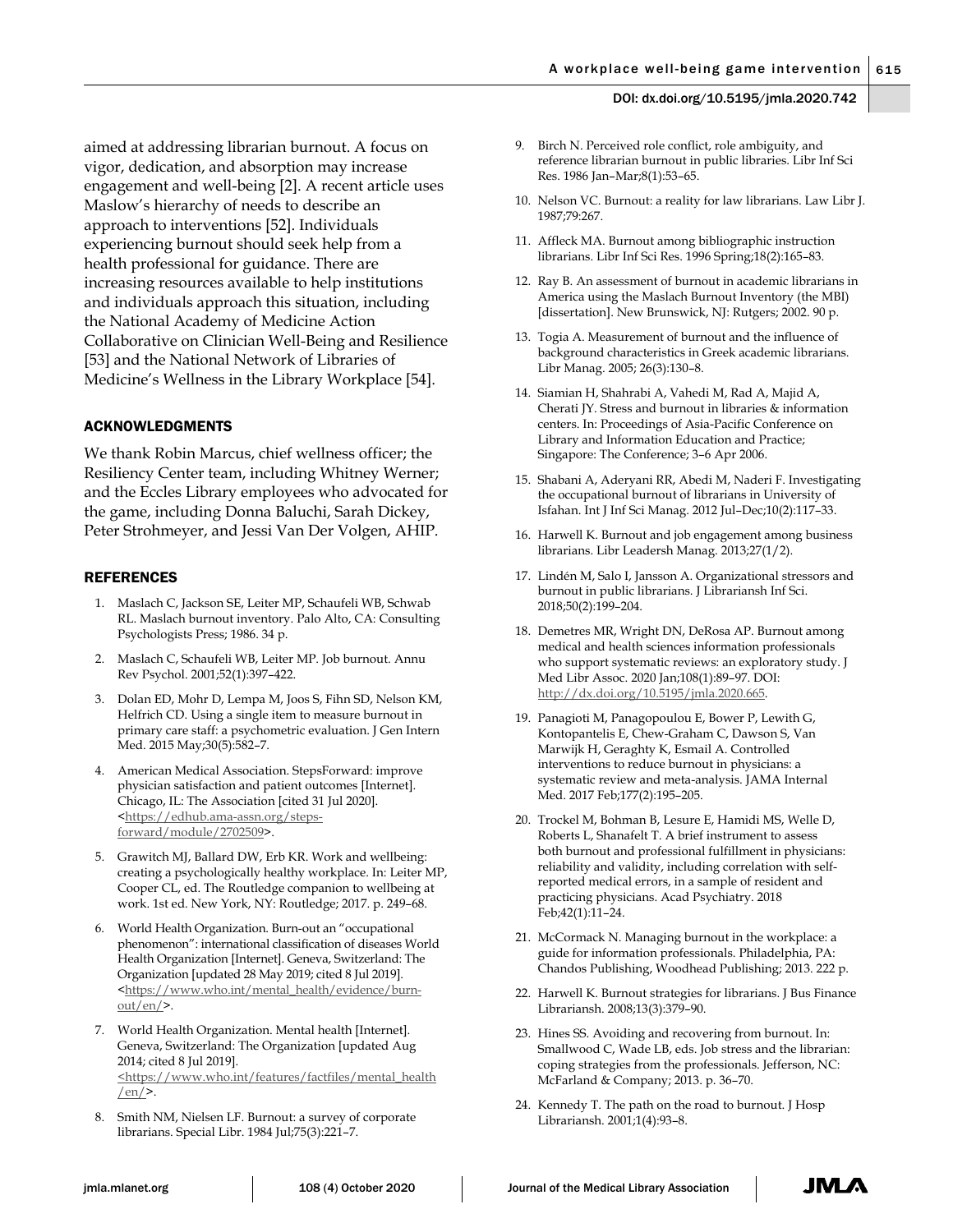- 25. Sheesley DF. Burnout and the academic teaching librarian: an examination of the problem and suggested solutions. J Acad Libr. 2001 Nov;27(6):447–51.
- 26. Caputo JS. Stress and burnout in library service. Phoenix, AZ: Oryx Press; 1991. 172 p.
- 27. Susi T, Johannesson M, Backlund P. Serious games: an overview. Skövde, Sweden: University of Skövde; 2007 Feb 5. 28 p. Report no.: HS-IKI-TR-07-001.
- 28. Marsh T. Serious games continuum: between games for purpose and experiential environments for purpose. Entertain Comput. 2011;2(2):61–8.
- 29. Boyle EA, Connolly TM, Hainey T, Boyle JM. Engagement in digital entertainment games: a systematic review. Comput Human Behav. 2012;28(3):771–80.
- 30. Boyle EA, Hainey T, Connolly TM, Gray G, Earp J, Ott M, Lim T, Ninaus M, Ribeiro C, Pereira J. An update to the systematic literature review of empirical evidence of the impacts and outcomes of computer games and serious games. Comput Educ. 2016 Mar;94:178–92.
- 31. Connolly TM, Boyle EA, MacArthur E, Hainey T, Boyle JM. A systematic literature review of empirical evidence on computer games and serious games. Comput Educ. 2012 Sep;59(2):661–86.
- 32. Sardi L, Idri A, Fernandez-Aleman JL. A systematic review of gamification in e-health. J Biomed Inform. 2017 Jul;71:31–48.
- 33. Brinkley A, McDermott H, Grenfell-Essam R, Munir F. It's time to start changing the game: a 12-week workplace team sport intervention study. Sports Med Open. 2017 Aug;3(1):30.
- 34. Shahrestani A, Van Gorp P, Le Blanc P, Greidanus F, de Groot K, Leermakers J. Unified health gamification can significantly improve well-being in corporate environments. Conf Proc IEEE Eng Med Biol Soc. 2017 Jul;2017:4507–11.
- 35. Nicholson S. Playing in the past: a history of games, toys, and puzzles in North American libraries. Libr Q. 2013 Oct;83(4):341–61.
- 36. Robson D. New directions for academic video game collections: strategies for acquiring, supporting, and managing online materials. J Acad Libr. 2012 Mar;38(2):79–84.
- 37. Markey K, Swanson F, Jenkins A, Jennings B, Jean BS, Rosenberg V, Xingxing Y, Frost R. Will undergraduate students play games to learn how to conduct library research? J Acad Libr. 2009 Jul;35(4):303–13.
- 38. Vanden Elzen AM, Roush J. Brawling in the library: gaming programs for impactful outreach and instruction at an academic library. Libr Trends. 2013;61(4):802–13.
- 39. Bishoff C, Farrell SL, Neeser AE. Outreach, collaboration, collegiality: evolving approaches to library video game services. J Libr Innovation. 2015;6(1):92–109.
- 40. Gleason AW. RELM: developing a serious game to teach evidence-based medicine in an academic health sciences setting. Med Ref Serv Q. 2015;34(1):17–28.
- 41. Blevins AE, Kiscaden E, Bengtson J. Courting apocalypse: creating a zombie-themed evidence-based medicine game. Med Ref Serv Q. 2017 Oct–Dec;36(4):313–22.
- 42. Brigham TJ. An introduction to gamification: adding game elements for engagement. Med Ref Serv Q. 2015;34(4):471–80.
- 43. Rohland BM, Kruse GR, Rohrer JE. Validation of a singleitem measure of burnout against the Maslach burnout inventory among physicians. Stress Health. 2004;20(2):75–9.
- 44. Altizer RA, Zagal JP. Designing inside the box or pitching practices in industry and education. In: Proceedings of the 2014 DiGRA International Conference; Snowbird, UT; 3–6 Aug 2014. Digital Games Research Association.
- 45. University of California Riverside, Human Resources. Seven dimensions of wellness. Riverside, CA: Regents of the University of California.
- 46. Strauss A, Corbin J. Basics of qualitative research: grounded theory procedures and techniques. Newbury Park, CA: Sage Publications; 1990. 270 p.
- 47. Kurtzman GW, Day SC, Small DS, Lynch M, Zhu J, Wang W, Rareshide CAL, Patel MS. Social incentives and gamification to promote weight loss: the LOSE IT randomized, controlled trial. J Gen Intern Med. 2018 Oct;33(10):1669–75.
- 48. Kendrick KD. The low morale experience of academic librarians: a phenomenological study. J Libr Admin. 2017;57(8):846–78.
- 49. Ortega A. Academic libraries and toxic leadership [dissertation]. San Diego, CA: University of San Diego; 2019. 150 p.
- 50. Freedman S, Vreven D. Workplace incivility and bullying in the library: perception or reality? Coll Res Libr. 2017 Nov;77(6):727–48.
- 51. Brinkley A, Freeman J, McDermott H, Munir F. What are the facilitators and obstacles to participation in workplace team sport? a qualitative study. AIMS Public Health. 2017 Feb 23;4(1):94–126.
- 52. Shapiro DE, Duquette C, Abbott LM, Babineau T, Pearl A, Haidet P. Beyond burnout: a physician wellness hierarchy designed to prioritize interventions at the systems level. Am J Med. 2019 May;132(5):556–63.
- 53. National Academy of Medicine. Action collaborative on clinician well-being and resilience [Internet]. Washington, DC: The Academy [updated 2018; cited 15 Feb 2019]. [<https://nam.edu/initiatives/clinician-resilience-and](https://nam.edu/initiatives/clinician-resilience-and-well-being/)[well-being/>](https://nam.edu/initiatives/clinician-resilience-and-well-being/).
- 54. National Network of the Libraries of Medicine. Wellness in the library workplace [Internet]. Bethesda, MD: The Network [updated 2019; cited 3 May 2019]. [<https://nnlm.gov/classes/wellness-library-workplace>](https://nnlm.gov/classes/wellness-library-workplace).